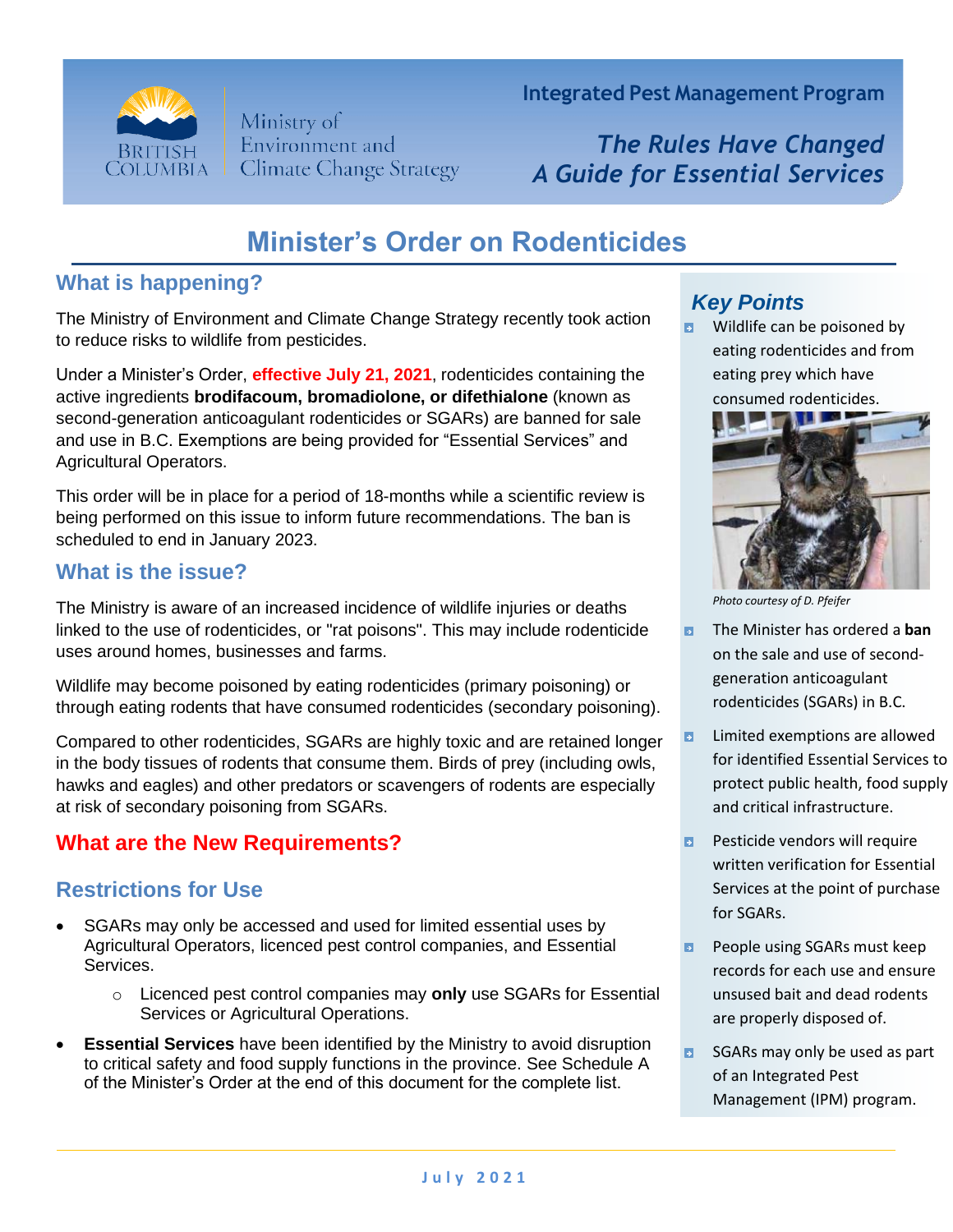- Essential Services include businesses and services for:
	- o public health and safety
	- o critical infrastructure
	- o food supply
	- o transportation
- o sanitation
- o communications and information technology
- o mortuary related services
- Other uses of SGARs not identified as essential are banned. For example, SGARs cannot be used in or around most residential buildings, office buildings, parks, schools or non-food retail shops.

### **Restrictions for Purchase**

- Pesticide vendors must now display SGARs in a manner that restricts customer access. A certified dispenser must assist purchasers and verify that the use is authorized under the Minister's Order.
- At the point of purchase, Essential Service purchasers must:
	- $\circ$  demonstrate that the business or service is an Essential Service (for example, a letter on company letterhead, business card or employee ID card), and
	- o provide a pesticide applicator's certificate (or copy) of the staff member applying the SGARs, in the Structural or Agriculture category
- An employee or agent of the Essential Service may purchase SGARs if they provide the information noted above, **as well as** the following:
	- $\circ$  written verification that the purchaser is a current employee and is authorized by the employer to buy SGARs,
	- o written verification that the certified pesticide applicator is a current employee (if different from the purchaser), and
	- o the name and contact information for the employer.

#### **New Requirements when Using SGARs**

- A person may only use SGARs after following the principles of Integrated Pest Management (IPM):
	- o Implement measures to prevent rodents
	- o Identify rodent species to be managed
	- o Monitor rodent populations and locations
- o Determine the threshold to know when to take action
- o Select best treatment methods, considering rodenticide alternatives
- o Evaluate the effectiveness of the SGAR use
- Unused bait and dead rodents must be properly disposed of. Learn more about proper disposal by reading the pesticide label and the guidance document **[Best Management Practices: Disposal of Rodenticides](https://www2.gov.bc.ca/assets/download/5383716EF5D844BBB16B772EF37479B1)**, available on the Ministry website.

This summary provides guidance and is not a legal document. In all cases the *Integrated Pest Management Act* and Regulation will prevail.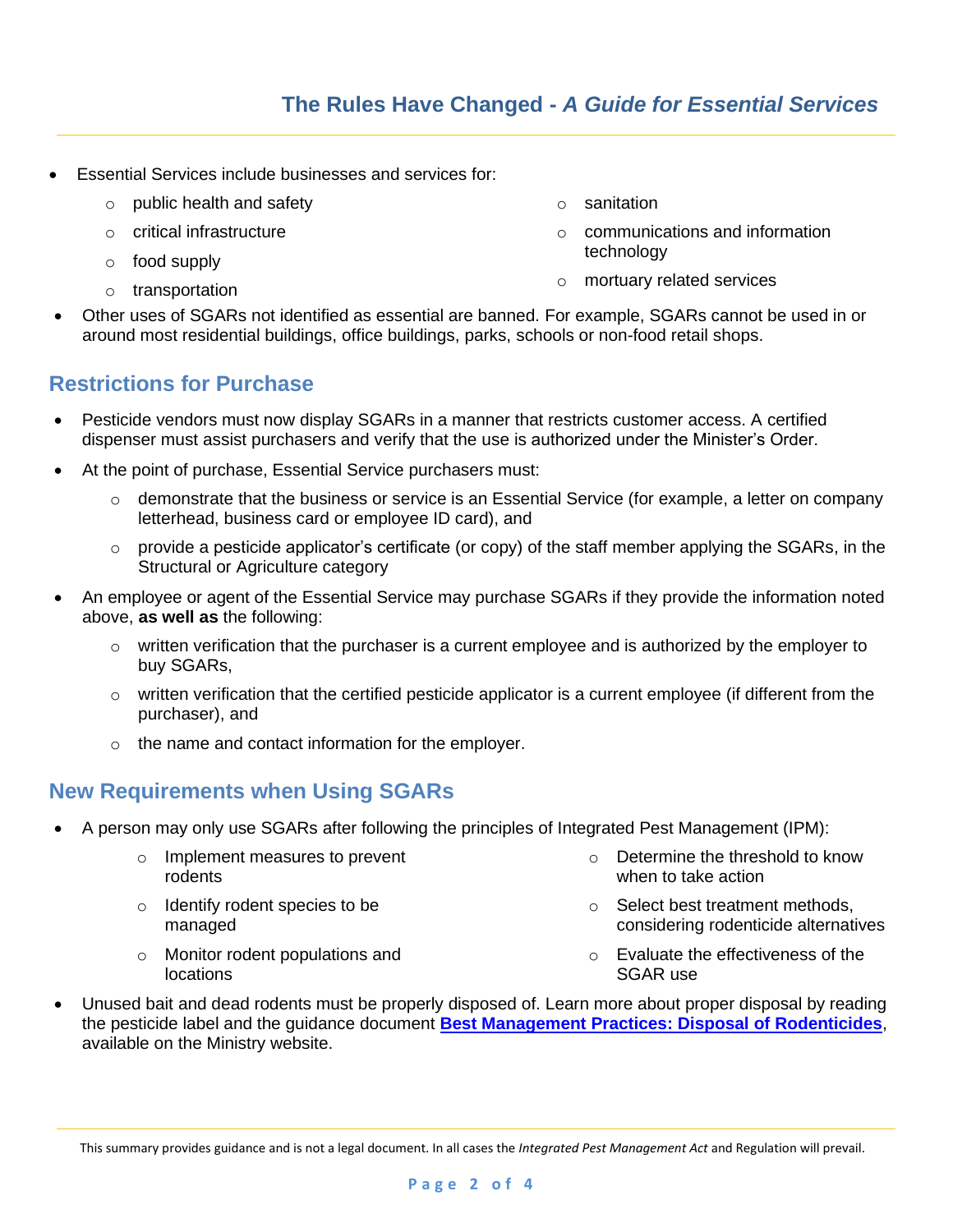- All users of SGARs must now **keep records for each use**. The information to be recorded is:
	- o Applicator's name
	- o Name of the target pest (for example, rat or mouse)
	- $\circ$  Description of the IPM measures that have been taken to prevent rodents and manage them without SGARs
	- o Pesticide trade name and registration number
	- o Application method and amount applied
	- o Date, time and location of application
- A **[record-keeping template](https://www2.gov.bc.ca/assets/download/667D8365D725435C80D55D163DE7CCB4)** is available in the Ministry website for Essential Services using SGARs
- These records must be kept for **3-years**. Records are not required to be submitted to the Ministry unless requested.

#### **What else can I do to control rodents?**

An Integrated Pest Management (IPM) program with a focus on prevention is the only long-term solution to managing rodents.

- Effective rodent management programs should always focus on rodent prevention and deterrence.
	- $\circ$  Identify and eliminate rodent entry points, harbourage areas, and food and water sources first
	- $\circ$  If prevention methods are not enough, treatment methods can be considered
	- $\circ$  Alternatives to rodenticides (like traps) should be used first to reduce rodent populations

**Visit [www.gov.bc.ca/RodentIPM](http://www.gov.bc.ca/RodentIPM) for more information**